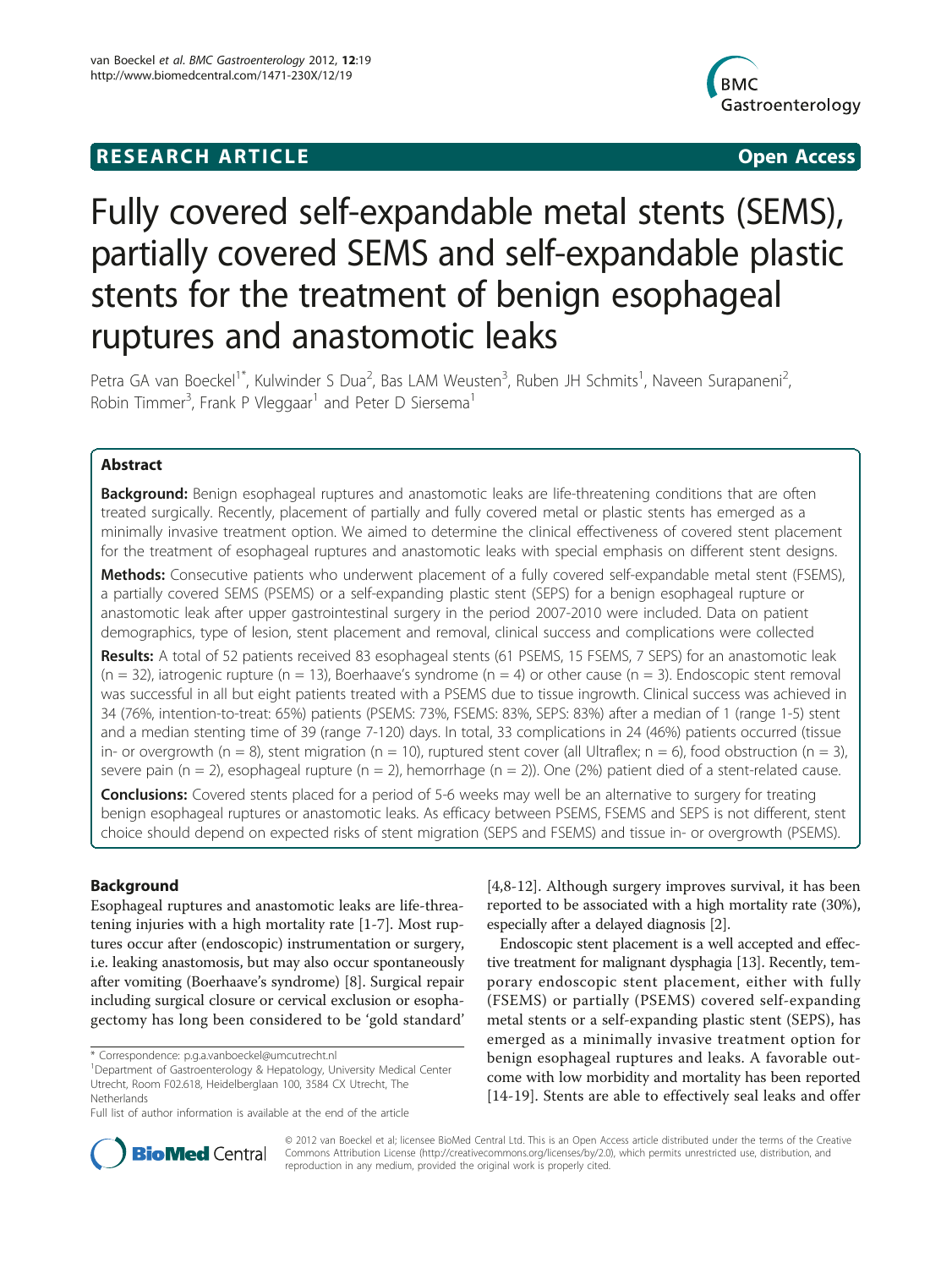protection of the esophageal mucosal wall while healing takes place when adequate drainage of fluid collections from the mediastinum or pleural cavity is concurrently performed. The main drawbacks of stent placement are tissue in- or overgrowth and stent migration necessitating reinterventions. Particularly, reactive nonmalignant tissue in- or overgrowth and embedding of the stent in the esophageal wall may be a problem, especially when partially covered stents are left in place for a longer duration. Endoscopic stent removal in case of severe stent embedding may cause esophageal perforation [\[20\]](#page-6-0). On the other hand, migration rates are higher when fully covered stents, either SEMS or SEPS, are used [\[21-23\]](#page-6-0).

Experience with temporary stenting for nonmalignant esophageal ruptures or anastomotic leaks is limited and studies comparing surgery with stent placement have not been performed. In addition, studies comparing FSEMS, PSEMS and SEPS for the treatment of benign esophageal ruptures and leaks are not available.

In this study, we evaluated safety and clinical effectiveness of treating benign esophageal ruptures and anastomotic leaks with covered stents, with special emphasis on different stent designs.

## **Methods**

#### Patients

All patients who had received a self-expandable metal or plastic stent for sealing a benign esophageal rupture or anastomotic leak after esophageal or gastric surgery in the period January 1, 2007-January 1, 2010 were enrolled in this study. Data on patient demographics, type and cause of lesion, stent type, placement and removal details, clinical success (sealing rate), complications, reinterventions and mortality were retrospectively collected. Patients with malignant fistulas or ruptures, or for whom no follow-up information was available were excluded (10%).

## Esophageal stents

All patients received a covered esophageal stent, a PSEMS, FSEMS or SEPS (see below).

The PSEMS used in our study were the:

- Ultraflex stent (Boston Scientific, Natick, MA), length 120 mm, cover 90 mm, diameter 28/23 mm, or length 150 mm, cover 120 mm, diameter 23/18 mm;

- WallFlex Esophageal Stent (Boston Scientific), length 120 mm, cover 90 mm, diameter 28/23 mm.

The FSEMS used were the:

- SX-ELLA Stent Esophageal HV (ELLA-CS, Hradec Králové, Czech Republic), length 85 mm, diameter 25/20/ 25 mm or length 110 mm, diameter 25/20/25 mm;

- ALLIMAX-E Esophageal stent (Alveolus, Charlotte, NC), length 120 mm, diameter 22 mm;

- Choo stent (M.I. Tech, Seoul, South Korea), length 60 mm, diameter 18 mm.

The SEPS used was the Polyflex Esophageal Stent (Boston Scientific), length 90 mm, diameter 25/21 mm.

Endoscopic stent placement was performed under fluoroscopic control. Endoscopic stent removal was performed with a rat-tooth forceps grasping the proximal end of the stent; only some of the Ultraflex stents were grasped distally, resulting in removal of an inverted stent. When endoscopic stent removal was expected to be complicated due to tissue ingrowth (PSEMS) and/or overgrowth (all stent types), a FSEMS of the same size was placed inside the stent. This stent at least overlapped the previously placed stent and induced pressure necrosis of the tissue in- or overgrowth. This resulted in uncomplicated removal of both stents after 10-14 days (stent-in-stent method) [[24](#page-6-0)]. After stent removal, an endoscopy and/or a watersoluble contrast esophagogram was performed to confirm sealing. All endoscopic procedures were performed under conscious sedation (midazolam or propofol) or general anesthesia according to the patient's condition.

## Endpoints

Primary endpoint of the study was clinical success defined as sealing of a rupture or leak as confirmed by endoscopy and an additional esophagogram in case of doubt. Secondary outcomes included technical success of stent placement and removal, complication rates and survival. For technical outcome we registered details on stent deployment and placement at the required location. Removal was considered to be successful when the stent could be removed as a whole and without complications in one session. Complications included stent- and procedure-related adverse events.

#### Statistical analysis

The following variables were included in the analyses: a) clinical characteristics: age, gender, lesion length, location and etiology, and prior treatment, b) outcome and survival: technical success, clinical success, survival and cause of death, and c) complications. Results were expressed as mean  $\pm$  SD and medians with range, as appropriate. Chi-Square test and Kruskal Wallis test were used as appropriate. All analyses were performed on an intention-totreat (ITT) basis. A p-value <0.05 was considered statistically significant. Statistical analyses were conducted using SPSS version 15 (SPSS Inc, Chicago, Ill. USA).

## Results

## Clinical characteristics

In total, 52 patients treated with 83 covered self-expandable stents were included in three different hospitals (University Medical Center Utrecht n = 25, Medical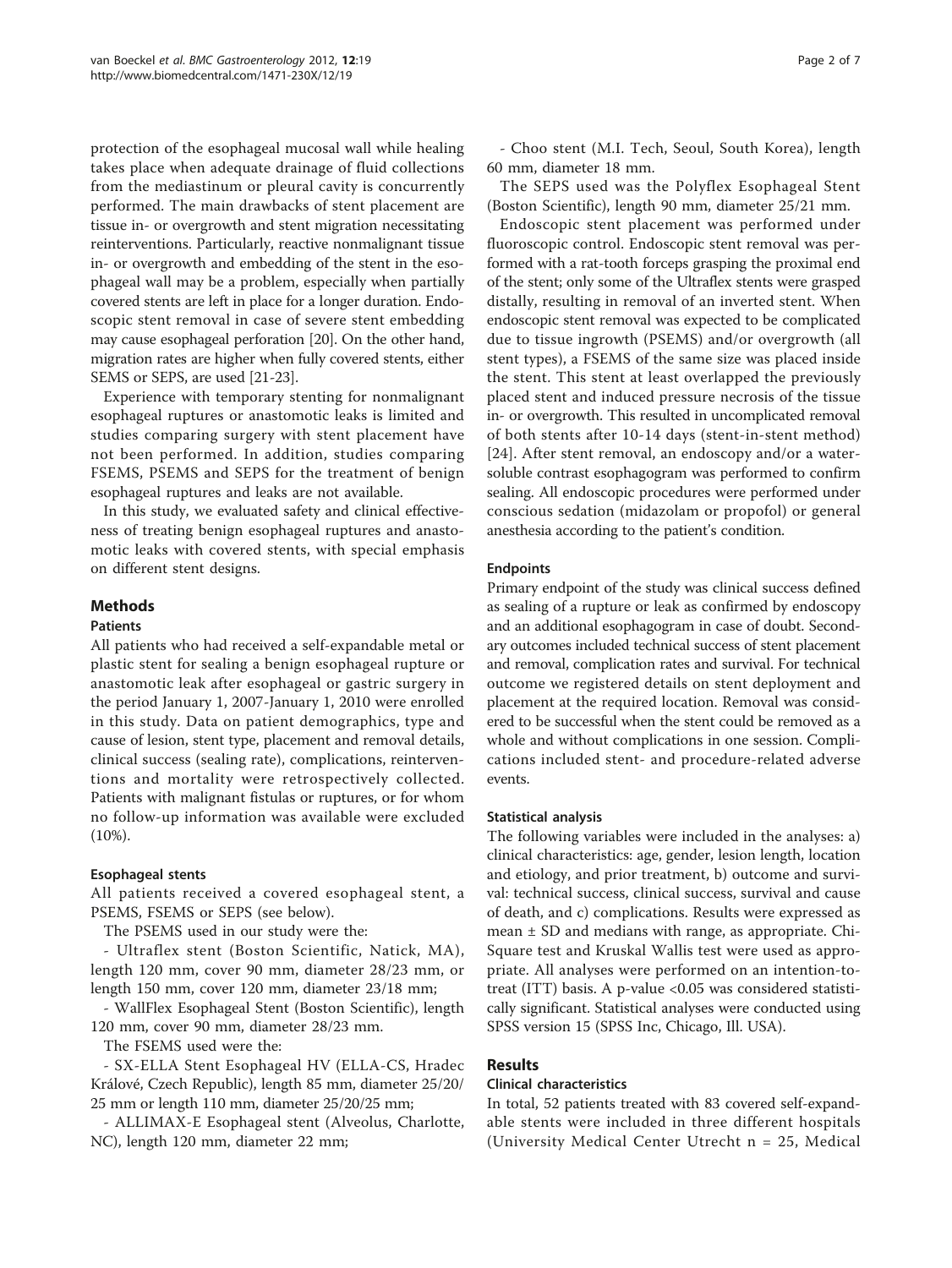College of Wisconsin, Milwaukee  $n = 15$  and Antonius Ziekenhuis Nieuwegein n = 12). Clinical characteristics of the patients are shown in Table 1. More than half of the patients had an anastomotic leak after gastrectomy with esophagojejunostomy ( $n = 15$ ), (transhiatal) esophagectomy with gastric tube formation  $(n = 9)$ , gastric bypass  $(n = 6)$  or resection of an esophageal diverticulum (n = 1). Iatrogenic esophageal ruptures occurred during the following procedures: pneumatic dilation  $(n = 6)$ , tracheal intubation  $(n = 3)$ , esophageal stenting for benign strictures ( $n = 2$ ), Nissen fundoplication ( $n =$ 1), a Belsey Mark IV procedure  $(n = 1)$  and medianoscopic biopsy taking  $(n = 1)$ . Other causes included Boerhaave syndrome  $(n = 4)$ , a rupture following radiation therapy  $(n = 1)$ , spontaneous rupture above an impacted food bolus  $(n = 1)$  and disruption of a mediastinal abscess (n = 1). Most patients (n = 41 (79%))

In total, 83 stents (median 1, range 1-10) were placed, of which 61 (74%) were PSEMS, 15 (18%) FSEMS and 7 (8%) SEPS. The median number of days of stent placement was 39 days (range 1-742). In one patient with an anastomatic leak after (transhiatal) esophagectomy, a total of 10 stents was placed resulting in a total stenting time of 742 days.

Median follow up was 470 days (range 25-1200 days).

## Stent placement and removal

Eighty-two of 83 (99%) stents were successfully placed (Table [2\)](#page-3-0). In one patient, a PSEMS was placed too proximally and could not be repositioned. Therefore, a second

Table 1 Clinical characteristics of 52 patients treated with an esophageal stent for a benign rupture or anastomotic leak

| Characteristic                                                            | $n = 52$      |
|---------------------------------------------------------------------------|---------------|
| Age, year (mean $\pm$ SD)                                                 | 60 $(\pm 14)$ |
| Gender, number of patients (%)                                            |               |
| Male                                                                      | 32 (61)       |
| Female                                                                    | 20 [39]       |
| Cause of benign rupture or leak, number of patients (%)                   |               |
| Anastomotic                                                               | 32 (62)       |
| latrogenic                                                                | 13 [25]       |
| Boerhaave's syndrome                                                      | 4[8]          |
| Other                                                                     | 3[5]          |
| Location of benign rupture or leak, number of patients (%)                |               |
| Distal esophagus                                                          | 13 [25]       |
| Mid-esophagus                                                             | 24 (45)       |
| Proximal esophagus                                                        | 11 [21]       |
| Unknown                                                                   | 4 [9]         |
| Length of rupture or leak, cm (median (range))                            | $2(0.2-7)$    |
| Time interval between rupture and stent placement, number of patients (%) |               |
| Within 24 hours                                                           | 5 [10]        |
| After 24 hours                                                            | 47 (90)       |
| Prior treatment for benign rupture or leak, number of patients (%)        |               |
| Stent placement in another hospital                                       | 3[5]          |
| Surgery                                                                   | 3[5]          |
| Clip placement                                                            | 1 [2]         |
| None                                                                      | 45 (88)       |
| Antibiotic treatment, number of patients (%)                              |               |
| Yes                                                                       | 41.(79)       |
| No.                                                                       | 11 [21]       |
| Concurrent fluid drainage, number of patients (%)                         |               |
| Yes                                                                       | 24 (46)       |
| <b>No</b>                                                                 | 28 (54)       |
| Total days of treatment with a stent, median (range)                      | 39 (1-742)    |
|                                                                           |               |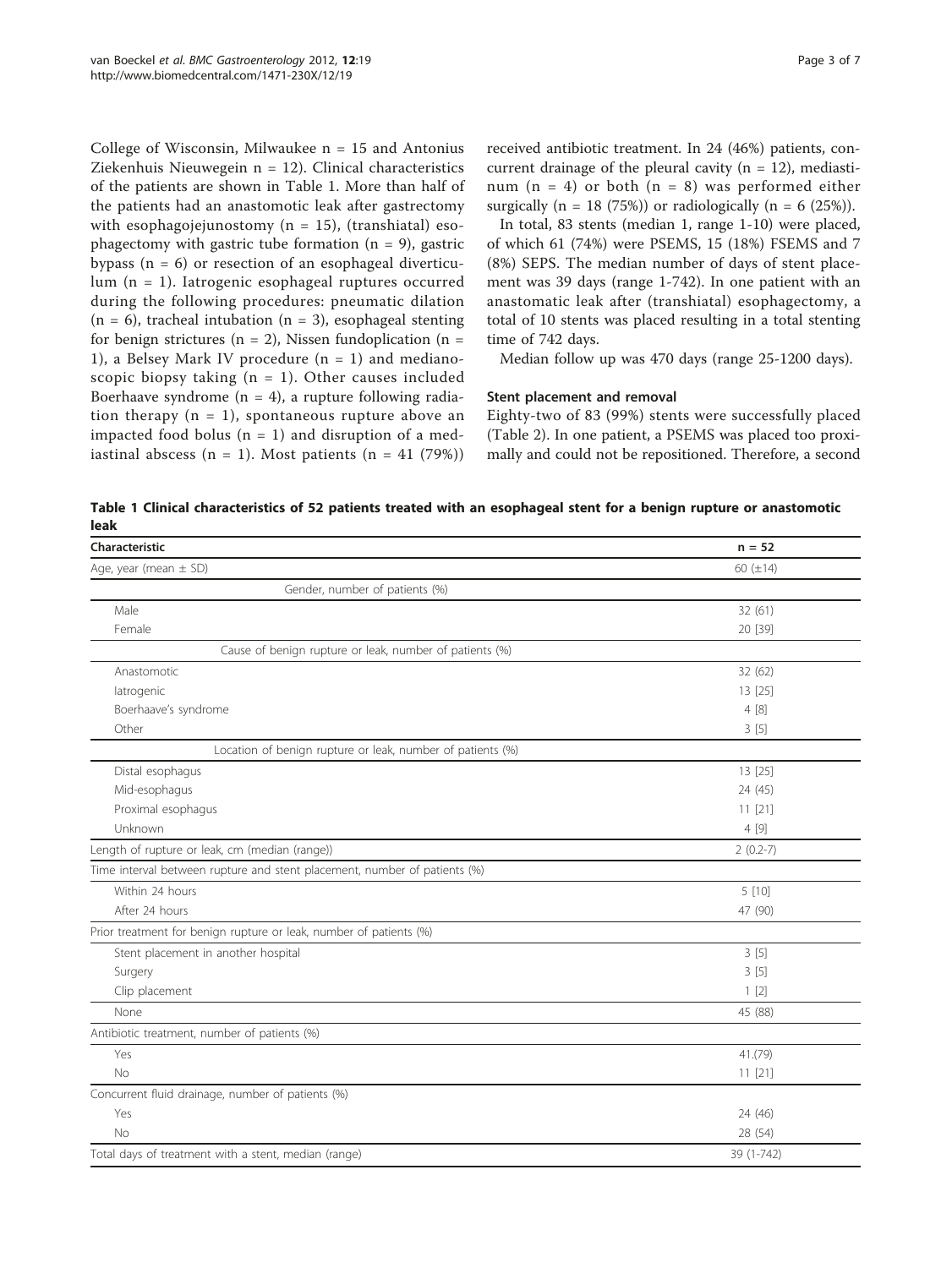<span id="page-3-0"></span>Table 2 Outcome and survival of 52 patients treated with 83 esophageal stents for a benign perforation or anastomotic leak

| Characteristic                                               |            |
|--------------------------------------------------------------|------------|
| Technically successful stent placement, number of stents (%) | 82/83 (99) |
| Technically successful stent removal, number of stents (%)   | 63/71 (89) |
| Reasons for stent removal, number of stents (%)              |            |
| Scheduled                                                    | 52 (73)    |
| Early migration                                              |            |
| Leakage through ruptured stent cover                         |            |
| Tissue in- and/or overgrowth                                 |            |
| Severe pain                                                  | 2[3]       |
| Clinical success, number of patients (%)                     | 34 (65)    |
| Cause of death, number of patients (%)                       |            |
| Rupture or leakage                                           | 4 [8]      |
| Stent                                                        | 1 [2]      |
| Not related to rupture/leakage or stent placement            | 241        |

PSEMS was placed inside the stent during the same procedure which successfully covered the leak.

In total, 71 (86%) stents were endoscopically removed after a median of 25 (range 1-197) days (PSEMS 24 (1- 197) days, FSEMS 23 (1-120) days, SEPS 42 (14-90) days)  $(p = 0.50)$ . Of these, 52 were removed according to the scheduled treatment plan, while the other 19 were removed earlier due to the occurrence of complications (Table 2). Endoscopic stent removal was successful in all but eight patients with a PSEMS due to tissue in- and/or overgrowth. In four of these patients, a FSEMS was placed inside the PSEMS to achieve pressure necrosis, after which the stent could be removed successfully (stent-in-stent method) [[24](#page-6-0)]. In one patient, the stent was successfully removed during a follow-up endoscopic procedure 4 days later. In one patient esophagectomy was performed for removal of the stent. In two patients, a rupture occurred during stent removal, which necessitated placement of another stent during the same procedure to seal the rupture. These two stents could be removed uneventfully, 17 and 23 days after placement.

## Outcome and survival

Clinical success was achieved in 34 (76%, ITT: 65%) patients (PSEMS: 73%, ITT: 69%; FSEMS: 83%, ITT: 56%; SEPS: 83%, ITT: 71%,  $p = 0.33$ ) after a median of 1 (range 1-5) stent and a median stenting time of 39 (range 7-120) days (Figure 1, Table 2). Of the other 18 patients, 4 patients underwent surgical treatment (3 esophagectomy, 1 surgical repair), 2 patients had further conservative treatment, 7 died before stent removal. One (2%) patient treated with FSEMS died from a stent-related death (severe hemorrhage); this patient refused further interventions. Another four patients died from rupture-related causes



Figure 1 Endoscopic view: A Iatrogenic rupture following pneumodilation, B Partially covered metal stent placed in the esophageal lumen sealing the rupture, C Healed rupture after stent removal.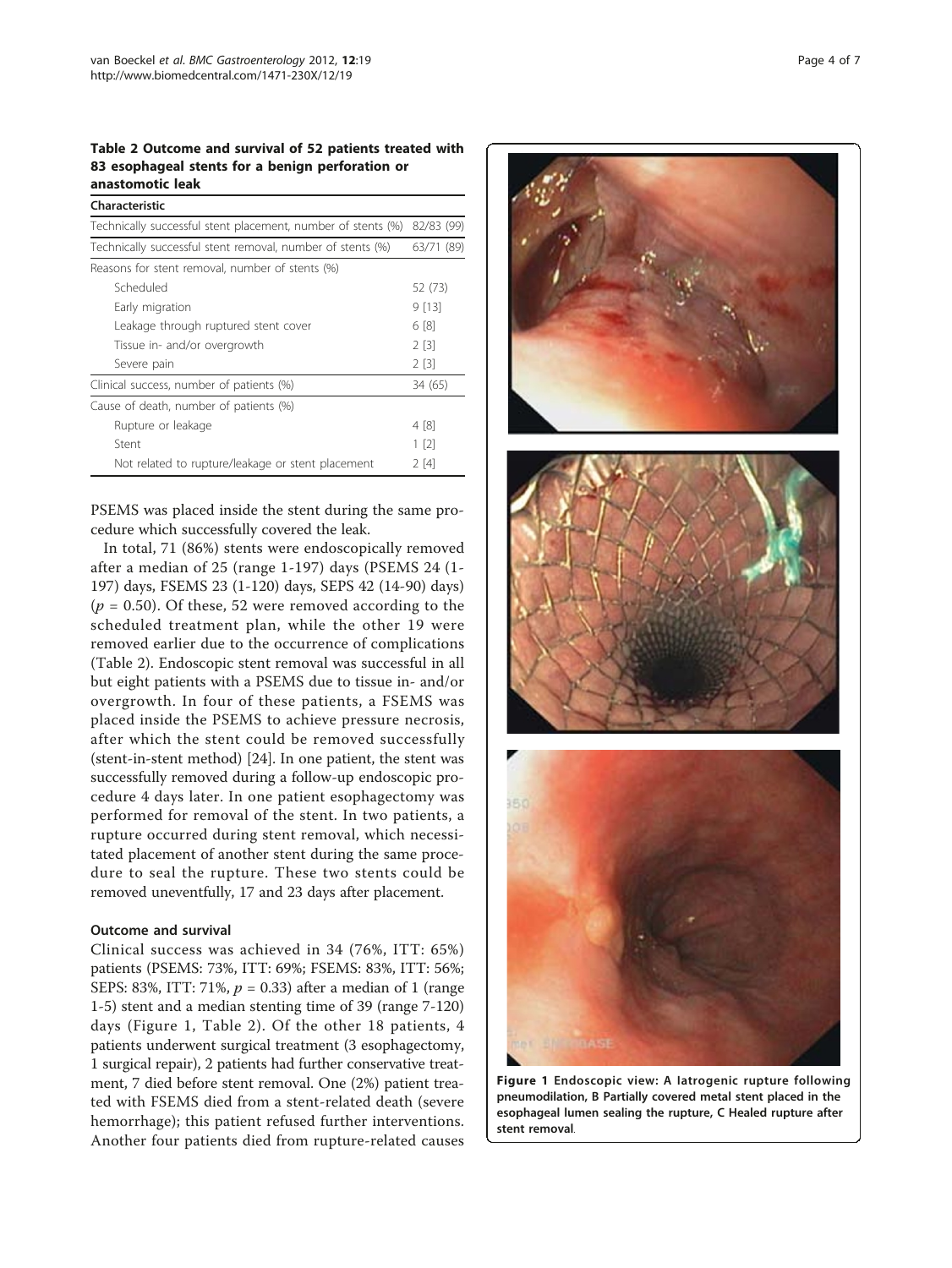(sepsis), one patient from underlying malignant disease and one patient from active euthanasia.

#### Complications

In total, 33 complications in 24 patients (46%) occurred (tissue in- and/or overgrowth  $(n = 8)$ , stent migration  $(n = 1)$ ) 10), ruptured stent cover  $(n = 6)$ , food obstruction  $(n = 3)$ , severe retrosternal pain  $(n = 2)$ , esophageal rupture due to stent removal  $(n = 2)$  and hemorrhage  $(n = 2)$  (Table 3). Stent migration occurred most frequently with FSEMS (20%), followed by SEPS (14%) and PSEMS (10%), while tissue in- and/or overgrowth was only seen with PSEMS (11%). Ruptured stent covers were only seen with Ultraflex stents. In addition, severe pain and food obstruction were also only seen in patients treated with PSEMS. In both patients with unbearable pain, the stent was removed after 1 and 6 days. One patient underwent surgical treatment  $(n = 1)$ , while the other patient had conservative treatment  $(n = 1)$ . One hemorrhage occurred with a FSEMS and the other with a PSEMS. One patient died (see above), while the hemorrhage in the other patient was treated successfully with adrenaline injections. Two esophageal ruptures occurred during removal of PSEMS. Ruptures occurred at the site of the uncovered stent meshes and these were treated with a second stent (see above).

## **Discussion**

To our knowledge, this is the first study comparing different stent types, i.e. FSEMS, PSEMS and SEPS, for treatment of benign esophageal ruptures and leaks. Furthermore, our patients were included in a relatively short time compared to other cases series which makes a non-randomized comparison between different stent designs more reliable. Finally, all stents were placed in centers with a high level of expertise in stent placement.

Clinical success was achieved in 34 (76%) patients with no statistically significant differences between partially and fully covered metal and plastic stents (PSEMS: 73%, FSEMS: 83% and SEPS: 83%). This is in accordance with

Table 3 Complications in 52 patients treated with an esophageal stent for a benign rupture or anastomotic leak

| Complication                                | Number (%)             |
|---------------------------------------------|------------------------|
| Total complications                         | 33 in 24 patients (46) |
| Stent migration                             | 10                     |
| Tissue in- and/or overgrowth                | 8                      |
| Ruptured stent cover                        | 6                      |
| Food obstruction                            | Β                      |
| Hemorrhage                                  | 2                      |
| Severe pain                                 | 2                      |
| Ruptured esophagus (due to stent removal) 2 |                        |

previous studies reporting successful sealing rates of 48%-100% with no obvious differences between PSEMS (48%-81%), FSEMS (48%-90%) and SEPS (67%-100%) [[14-18,25](#page-6-0)-[37\]](#page-6-0). The median stenting time to achieve healing in our study was 39 days, which was also not different from other studies, in which stenting time varied between 20 and 135 days [\[15,27,29,31,34,38](#page-6-0)]. Repeat endoscopy in asymptomatic patients with a stent in situ for assessment of healing was not routinely performed. Animal studies have suggested that a stenting time of 30 days should be enough for tissue healing [[39](#page-6-0)]. Based on our results, we recommend that removal of esophageal stents placed for a rupture or leak should be performed after 5-6 weeks. However, further studies are however needed to determine the ideal sealing conditions, which include stenting time, type of stent to be used but also the extent of drainage of extra-esophageal fluid. In the presence of fluid collections in the pleural cavity or mediastinum, adequate resolution of these fluid collections is an absolute prerequisite for complete healing of an esophageal rupture or anastomotic leak. This can be done by endoscopic, radiologic or surgical means [\[34,40\]](#page-6-0).

The complication rate of stent placement in our series, i.e., 33 complications in 24 patients (46%), was comparable to those reported in other series for this indication, i.e. 20%-72%. Major complications that have been reported include stent migration and tissue in- or overgrowth [[14](#page-6-0)-[17,27,28,33,36](#page-6-0)-[38](#page-6-0)]. Stent migration occurred in 10 of 52 patients in our series. Stent migration was probably due to the fact that the far majority of these patients had no obstructive lesion which could aid in keeping the stent in place. Stent migration occurred most frequently with fully covered stents. This is due to the known reduced anchoring capacity of FSEMS and SEPS compared to PSEMS [\[23,41](#page-6-0)]. Fixating FSEMS of SEPS to the esophageal wall with an endoscopic clip has been shown to be effective in preventing migration [\[42](#page-6-0)]. In our study no attempts were made to endoscopically anchor the stent.

In contrast, tissue in- or overgrowth was exclusively seen with PSEMS (11%). Some endoscopists have a however a preference for PSEMS as it is thought that the normal esophageal tissue above and below the rupture or leak can project through the uncovered stent mesh, improving sealing quality and reducing the risk of stent migration. It has been shown that this hyperplastic tissue reaction results from a local fibrotic reaction and/or the proliferation of granulation tissue. This can already be seen as early as 14 days, but also at a later stage after stent placement [[43\]](#page-6-0). In our patients, tissue in- or overgrowth occurred between 33 and 211 (median 40) days after stent placement. The type of stent material may play a causative role in the formation of hyperplastic tissue growth, with metal or nitinol stents being more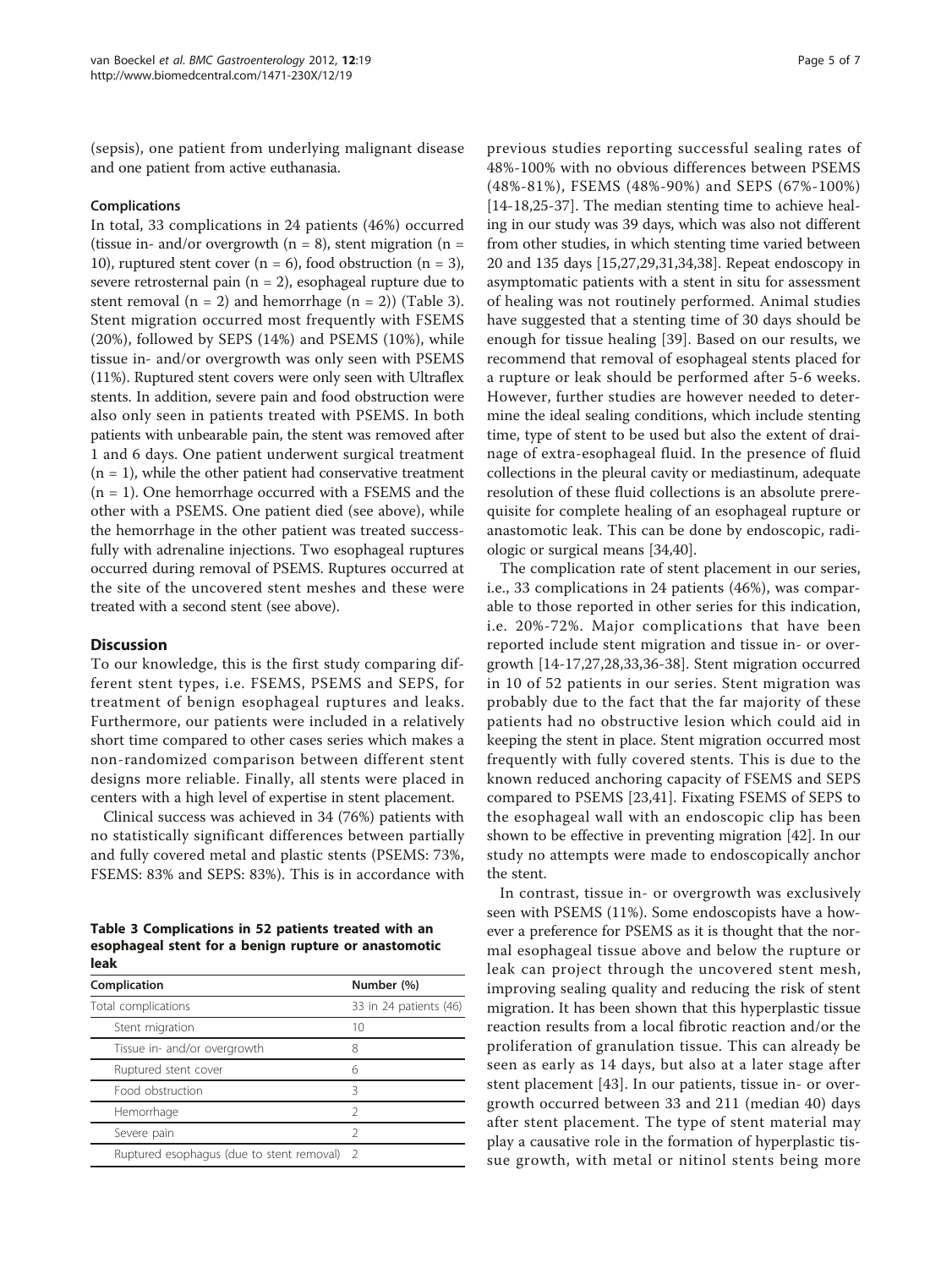<span id="page-5-0"></span>prone to tissue growth than plastic stents [[44\]](#page-6-0). Apart from this, it is probably also associated with the radial force and diameter of the stent, which may cause pressure on the esophageal wall and in that way induce a hyperplastic tissue reaction. Finally, duration of stenting is also a factor, with a prolonged stenting time increasing the risk. In our study, tissue in- and/or overgrowth complicated removal of PSEMS in 8 patients. When PSEMS are used for the treatment of benign ruptures or anastomotic leaks, we suggest to replace the stent on a 2-4 week basis. Alternatively, one may decide to leave the PSEMS longer in place, in which case a fully covered stent design of the same diameter can be placed inside the stent (stent-in-stent method), as was described in the Materials and Methods. This method allows uneventful removal of both stents after 10-14 days [[24\]](#page-6-0).

Our mortality rate (10%) was in the same range as that found in other studies (0-28%) [[15-18,25](#page-6-0)-[34,36](#page-6-0)-[38\]](#page-6-0). Previous studies have reported that the time between onset of rupture or leak and performing an intervention is the most critical prognostic factor [2,[10,12](#page-6-0),[18](#page-6-0)], with an increasing delay between rupture or leak and treatment being associated with a worse prognosis due to higher occurrence of (septic) complications. In our study, all patients that died had the stent placed more than 24 hours after the onset of rupture. Therefore, it seems clear that treatment, i.e., sealing the rupture or leak, should be performed as early as possible. The mortality rate (10%) associated with stent placement for this indication is likely to compare favorably with the mortality rate reported for surgical management (12%-50%) [\[18](#page-6-0)].

Until now, it is unclear which rupture or leak should be treated with stenting or primary surgery. Stenting has been proposed for ruptures or leaks that are smaller than 70% of the circumference [[34](#page-6-0)], whereas surgery has been proposed for larger ruptures or leaks. The only true evidence would come from a randomized trial comparing these two treatment modalities, with special reference to the underlying disorder, extent and time since the rupture or leak occurred and severity of the extra-esophageal contamination. Nevertheless, the limited number of patients for such a trial and the promising results of stenting make such a trial difficult if not impossible to perform.

We are aware of the limitations of this study due to the retrospective design of the study. First, there was a variety of treatment protocols in our patients. In some patients, stent removal or exchange was performed at shorter intervals than in others and concurrent treatment, such as drainage of fluid collections, was also different between patients. Consequently, this could have affected clinical success rates, but also complication rates. Furthermore, selection bias cannot be excluded in

our study, since there is still no guideline that clearly defines which patient benefits from stenting and which patient from surgery.

In conclusion, our results demonstrate that covered stents, placed for a period of 5-6 weeks, are a treatment option for sealing benign esophageal ruptures or leaks. As efficacy between PSEMS, FSEMS and SEPS was not different, stent choice should depend on expected risks of stent migration (SEPS and FSEMS) and tissue in- or overgrowth (PSEMS).

#### Acknowledgements

P.G.A. van Boeckel was supported by an unrestricted grant from the Netherlands Organisation for Health Research and Development - Health Care Efficiency Research Program - Effects & Costs (ZonMW Doelmatigheidsonderzoek), nr.: 80-82310-98-08009.

#### Author details

<sup>1</sup>Department of Gastroenterology & Hepatology, University Medical Center Utrecht, Room F02.618, Heidelberglaan 100, 3584 CX Utrecht, The Netherlands. <sup>2</sup>Department of Gastroenterology and Hepatology, Medical College of Wisconsin, Milwaukee, WI, USA. <sup>3</sup>Department of Gastroenterology and Hepatology, Antonius Ziekenhuis Nieuwegein, Nieuwegein, The Netherlands.

#### Authors' contributions

PB: study design, data collection, data analyses, data interpretation, writing of the manuscript. KD: data collection, data interpretation, manuscript editing. BW: data collection, manuscript editing, RS: data collection, data interpretation, manuscript editing, NS: data collection, manuscript editing, RT: manuscript editing, FV: data interpretation, manuscript editing, PS: study design, data interpretation, manuscript editing. All authors read and approved the final manuscript.

#### Competing interests

P.G.A. van Boeckel, B.L.A.M. Weusten, R.J. H. Schmits, N. Surapaneni, R. Timmer and F.P. Vleggaar have no conflicts of interest or financial ties to disclose. S. Dua is consultant for Boston Scientific and Cook Medicals. P.D. Siersema is consultant, speaker and research recipient for Boston Scientific and speaker and research recipient for Cook Medicals.

#### Received: 3 August 2011 Accepted: 29 February 2012 Published: 29 February 2012

#### References

- 1. Adamek HE, Jakobs R, Dorlars D, Martin WR, Kromer MU, Riemann JF: [Management of esophageal perforations after therapeutic upper](http://www.ncbi.nlm.nih.gov/pubmed/9175199?dopt=Abstract) [gastrointestinal endoscopy.](http://www.ncbi.nlm.nih.gov/pubmed/9175199?dopt=Abstract) Scand J Gastroenterol 1997, 32(5):411-414.
- 2. Attar S, Hankins JR, Suter CM, Coughlin TR, Sequeira A, McLaughlin JS: [Esophageal perforation: a therapeutic challenge.](http://www.ncbi.nlm.nih.gov/pubmed/2369229?dopt=Abstract) Ann Thorac Surg 1990, 50(1):45-49.
- 3. Fernandez FF, Richter A, Freudenberg S, Wendl K, Manegold BC: [Treatment](http://www.ncbi.nlm.nih.gov/pubmed/10526027?dopt=Abstract) [of endoscopic esophageal perforation.](http://www.ncbi.nlm.nih.gov/pubmed/10526027?dopt=Abstract) Surg Endosc 1999, 13(10):962-966.
- 4. Jougon J, Delcambre F, MacBride T, Minniti A, Velly JF: [Mortality from](http://www.ncbi.nlm.nih.gov/pubmed/11833302?dopt=Abstract) [iatrogenic esophageal perforations is high: experience of 54 treated](http://www.ncbi.nlm.nih.gov/pubmed/11833302?dopt=Abstract) [cases.](http://www.ncbi.nlm.nih.gov/pubmed/11833302?dopt=Abstract) Ann Chir 2002, 127(1):26-31.
- 5. Okten I, Cangir AK, Ozdemir N, Kavukcu S, Akay H, Yavuzer S: [Management](http://www.ncbi.nlm.nih.gov/pubmed/11213040?dopt=Abstract) [of esophageal perforation.](http://www.ncbi.nlm.nih.gov/pubmed/11213040?dopt=Abstract) Surg Today 2001, 31(1):36-39.
- 6. Port JL, Kent MS, Korst RJ, Bacchetta M, Altorki NK: [Thoracic esophageal](http://www.ncbi.nlm.nih.gov/pubmed/12683539?dopt=Abstract) [perforations: a decade of experience.](http://www.ncbi.nlm.nih.gov/pubmed/12683539?dopt=Abstract) Ann Thorac Surg 2003, 75(4):1071-4.
- 7. Wesdorp IC, Bartelsman JF, Huibregtse K, den Hartog Jager FC, Tytgat GN: [Treatment of instrumental oesophageal perforation.](http://www.ncbi.nlm.nih.gov/pubmed/6706219?dopt=Abstract) Gut 1984, 25(4):398-404.
- 8. Siersema PD: [Treatment of esophageal perforations and anastomotic](http://www.ncbi.nlm.nih.gov/pubmed/15933697?dopt=Abstract) [leaks: the endoscopist is stepping into the arena.](http://www.ncbi.nlm.nih.gov/pubmed/15933697?dopt=Abstract) Gastrointest Endosc 2005, 61(7):897-900.